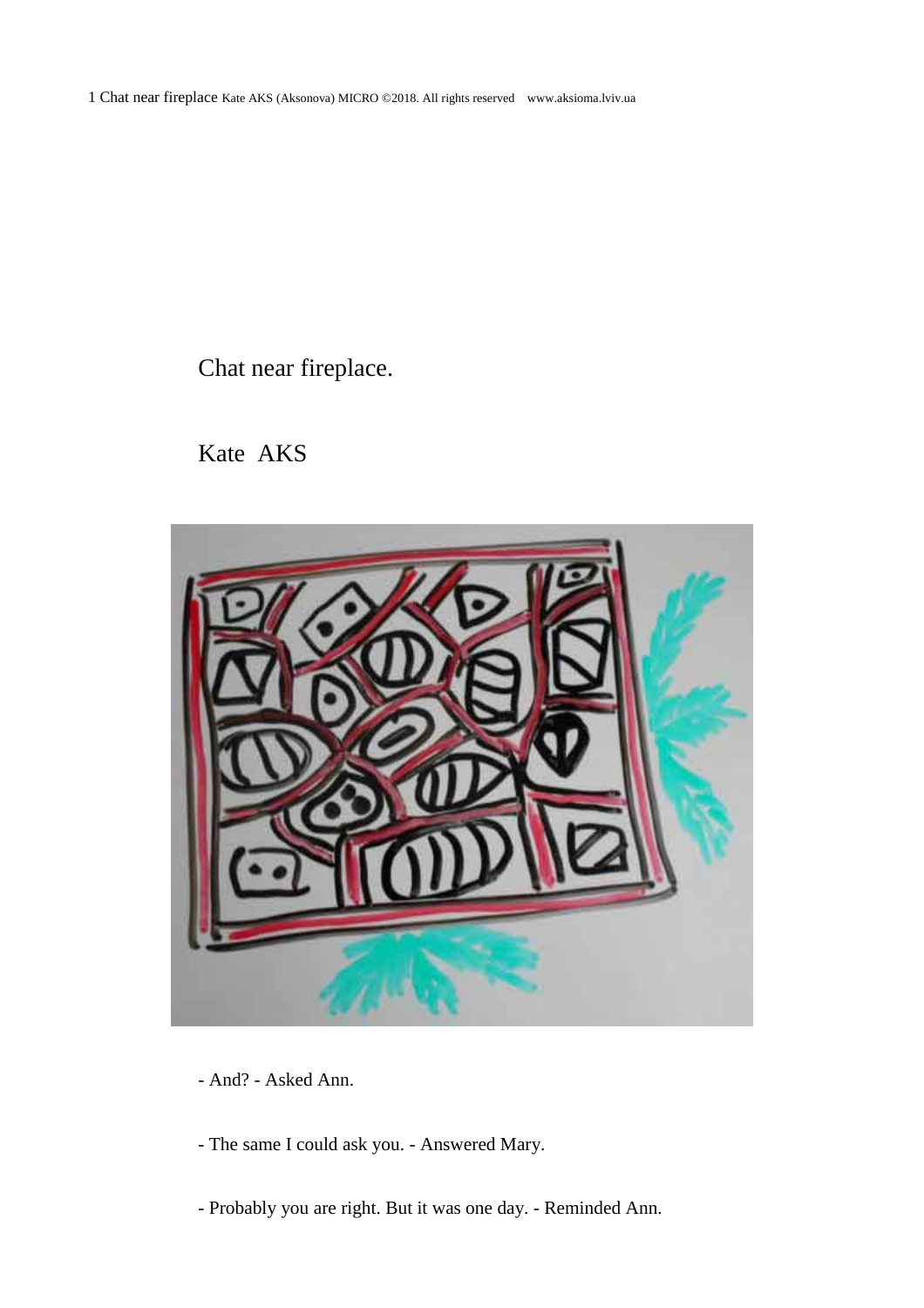- Yes. One long day. Day… - Started Mary.

- Don't start. We decided – any guilt.

- Any guilt. - Agreed Mary. - Just for one day.

- Should we return to our plans? - Asked Ann and looked to the skis which stayed near the wall. She with Mary sat near fireplace, was already eleven o'clock in the morning and everyone else already were on fresh air and adore snow.

- Yes. Healthy lifestyle. - Nodded Mary.

- Chocolate, compliment from hotel. Proposed waiter who came to them.
- Thanks, no. Answered Mary.
- We are on diet. Said Ann. Thank you. Two orange fresh, please.
- In a moment. Said waiter and walked away.
- Orange juice is healthy life, Mary. Yes? Asked Ann.
- You were right, Ann. Return to it was such easy. Agreed Mary.
- Strong habit, main secret. Nodded Ann.